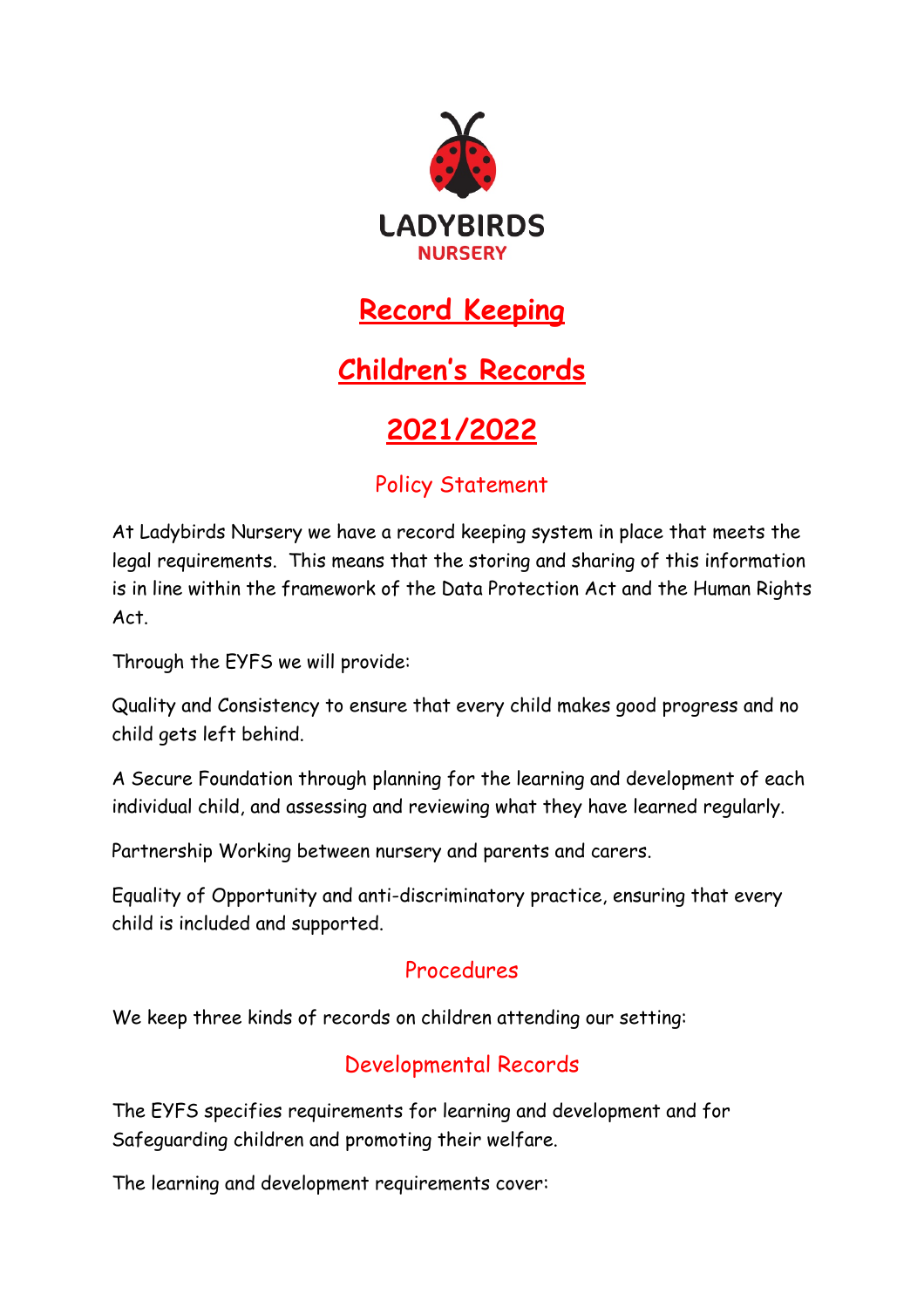- The Areas of Learning and Development which must shape activities and experiences (educational programmes) for all children
- The Early Years Goals that we must help children to work towards.
- Assessment Arrangements for measuring progress and reporting this progress to parents.

The seven areas of Learning and Development are:

Prime Areas

- Communication & Language
- Physical Development
- Personal, Social and Emotional Development

Specific Development

Literacy

LADYBIRDS

- **Mathematics**
- Understanding The World
- Expressive Arts and Design

The children's development records are kept on Tapestry

Parents are able to view their child's development on line through their own account

Parents are welcome to contribute to the records and share information about their child whenever they wish to

## Progress Check at Age 2

We will review children's progress with a short written summary of their development in the prime areas. The progress check will identify the child's strength and any areas where the progress is less than expected.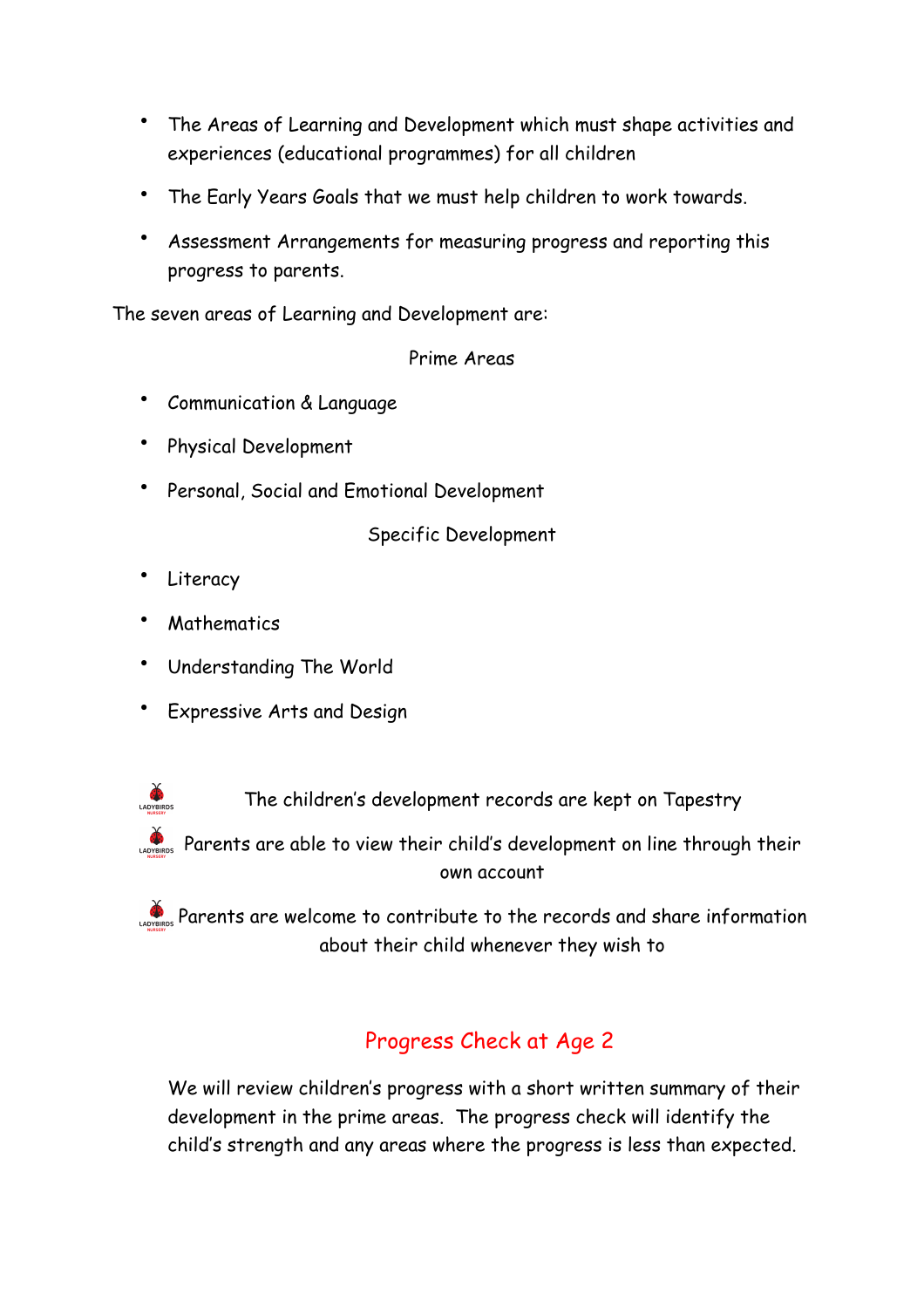#### Personal Records

- These include registration and admission forms, signed consent forms, parental permission forms, emergency consent forms, signed declaration forms for funding, terms and conditions and any correspondence concerning the child or family.
- We keep records about accidents, incidents and medication.
- These confidential records are stored in a lockable filing cabinet within the office and are kept secure by the manager and deputy in charge. Records are kept for a period of time archived in a locked room.
- Parents/carers have access to these records of their own children but do not have access to information about any other child.
- Staff will not discuss personal information given by parents/carers with other members of staff, except where it affects planning for the child's needs.
- All information is reviewed at regular intervals to keep it all up to date.
- $\sum_{n=1}^{\infty}$  We retain children's records after they have left the nursery. These are kept in a secure place.

#### Safeguarding and Welfare Requirements

We are alert to any issues of concern in the child's home life or elsewhere. We have designated lead professionals who will take charge of any concerns and reporting, ensuring that all the information is documented.

#### Other Records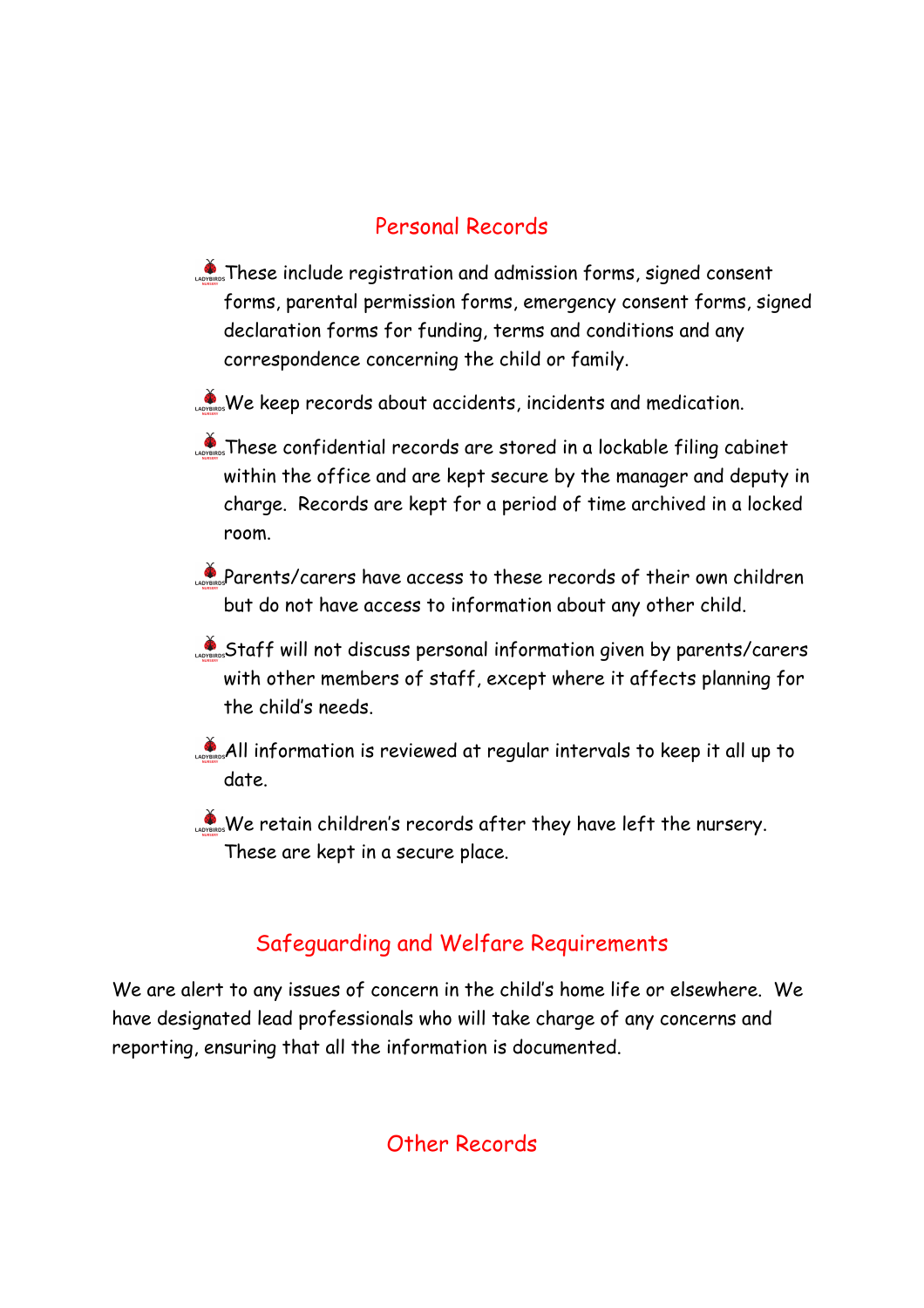Issues to do with employment of staff, whether paid or unpaid remain confidential to the people directly involved with making personal decisions.

#### GDPR

We take into consideration the GDPR Policy when keeping records on children, staff and parents.

Policy Issued January 2016

Date to be Reviewed January 2017

Date Reviewed May 2017

Date to be Reviewed May 2018

Date Reviewed May 2018

Date to be Reviewed May 2019

Date Reviewed April 2019

Date to be Reviewed April 2020

Date to be Reviewed April 2020

Date Reviewed June 2020 (additional Covid 19 information)

Date to be Reviewed August 2020

Date Reviewed September 2021 (Covid Information Removed)

Date to be Reviewed September 2022

Date Reviewed December 2021

Date to be Reviewed December 2022

Date Reviewed